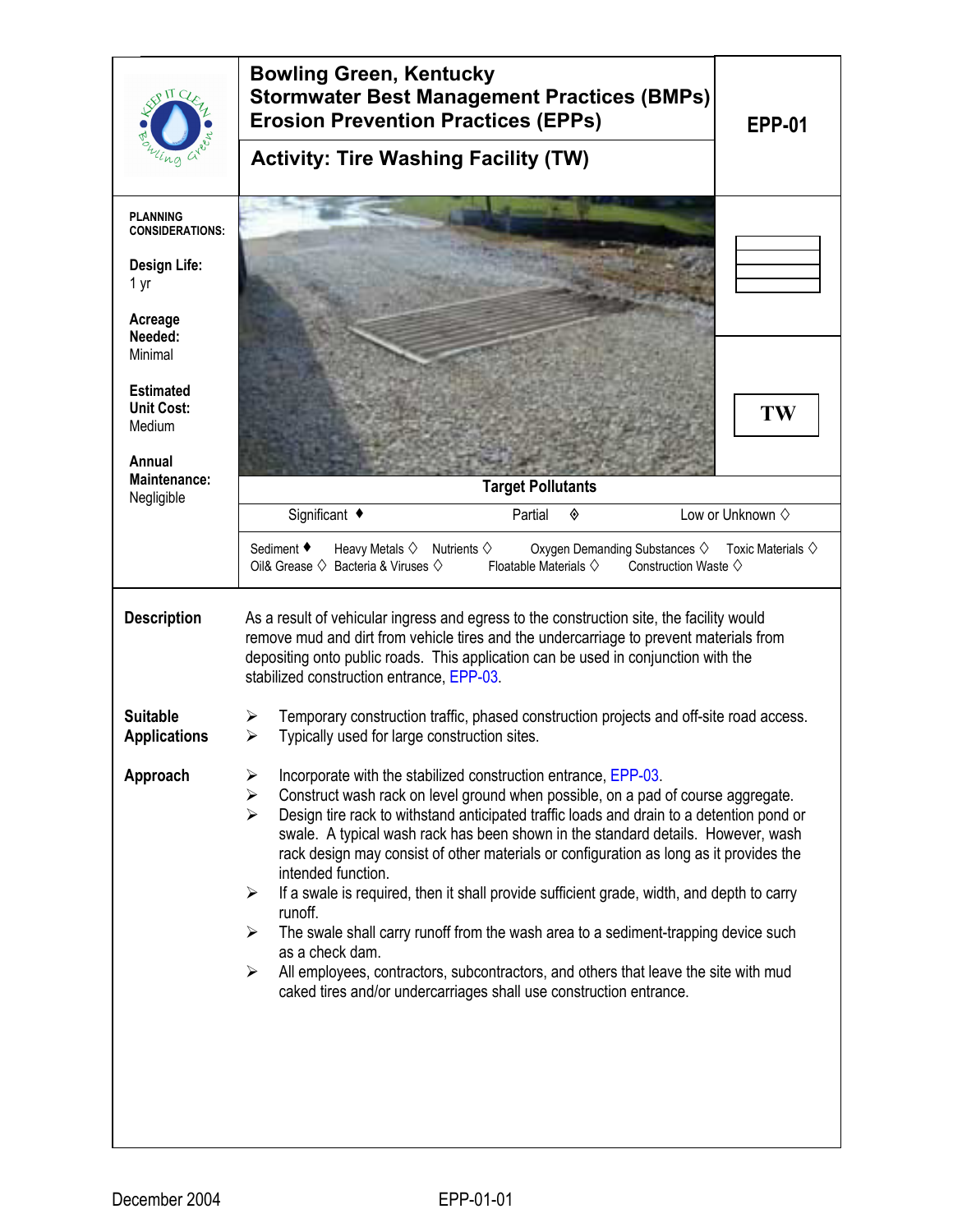|                                                                                        |                       | <b>Activity: Tire Washing Facility (TW)</b>                                                                                                        | <b>EPP-01</b> |  |  |
|----------------------------------------------------------------------------------------|-----------------------|----------------------------------------------------------------------------------------------------------------------------------------------------|---------------|--|--|
| <b>Installation</b><br><b>Procedures for</b><br><b>Tire Washing</b><br><b>Facility</b> | ➤                     | A geotextile underliner must be placed under the entire length and width of the<br>stabilized entrance, but not under the wash rack.               |               |  |  |
|                                                                                        | ➤                     | Place a layer of KTC No. 1 or No. 2 stone across the full width of the exit and<br>construct on level ground with a minimum thickness of 6-inches. |               |  |  |
|                                                                                        | ➤                     | The length of the stabilized entrance shall be as required based on the application,<br>unless approved otherwise by the City Engineer.            |               |  |  |
|                                                                                        | $\blacktriangleright$ | The width of the pad shall be a minimum of 12-feet, unless approved otherwise by the<br>City Engineer.                                             |               |  |  |
|                                                                                        | $\blacktriangleright$ | If a swale is required, then it shall meet specific requirements needed to carry the<br>wash runoff to a sediment-trapping device.                 |               |  |  |
| <b>Maintenance</b>                                                                     | ➤                     | Remove accumulated sediment to maintain system performance, in the wash rack<br>and/or sediment trap.                                              |               |  |  |
|                                                                                        | ➤                     | Inspect at the end of each shift or workday for damage and repair as needed.                                                                       |               |  |  |
|                                                                                        | ➤                     | Remove any mud tracked onto adjacent roadway by sweeping or scraping as<br>necessary.                                                              |               |  |  |
| Inspection<br><b>Checklist</b>                                                         | ப                     | Vehicles are leaving the site through designated construction exit(s).                                                                             |               |  |  |
|                                                                                        | ப                     | Mud, dust or dirt is removed prior to exit onto the adjacent road.                                                                                 |               |  |  |
|                                                                                        | ப                     | The construction exit is sufficiently maintained to prevent mud, dirt, fines and dust<br>from being tracked off-site.                              |               |  |  |
|                                                                                        | $\sim$                | Stones under wash rack have been maintained and free of deleterious materials.                                                                     |               |  |  |
|                                                                                        |                       |                                                                                                                                                    |               |  |  |
|                                                                                        |                       |                                                                                                                                                    |               |  |  |
|                                                                                        |                       |                                                                                                                                                    |               |  |  |
|                                                                                        |                       |                                                                                                                                                    |               |  |  |
|                                                                                        |                       |                                                                                                                                                    |               |  |  |
|                                                                                        |                       |                                                                                                                                                    |               |  |  |
|                                                                                        |                       |                                                                                                                                                    |               |  |  |
|                                                                                        |                       |                                                                                                                                                    |               |  |  |
|                                                                                        |                       |                                                                                                                                                    |               |  |  |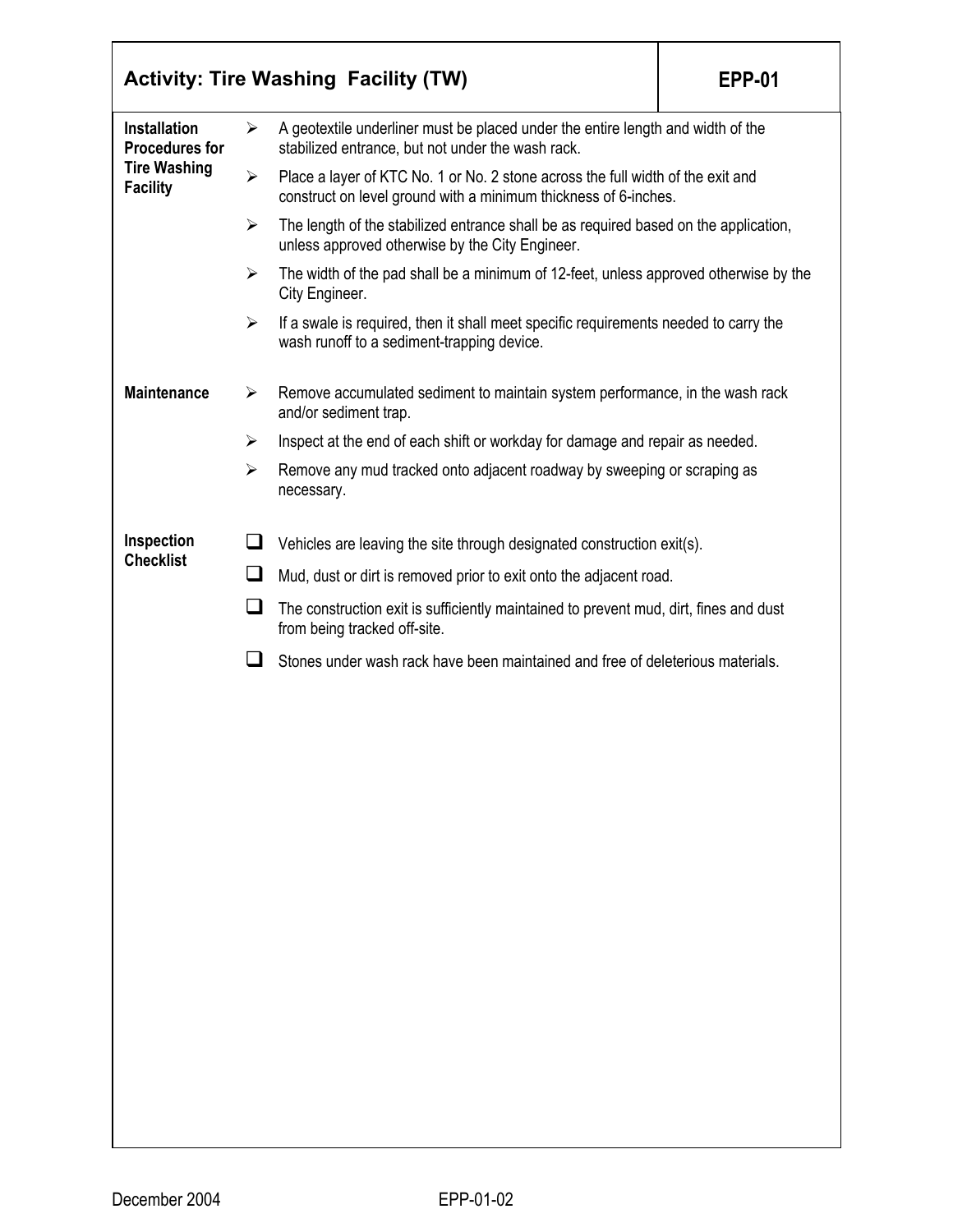